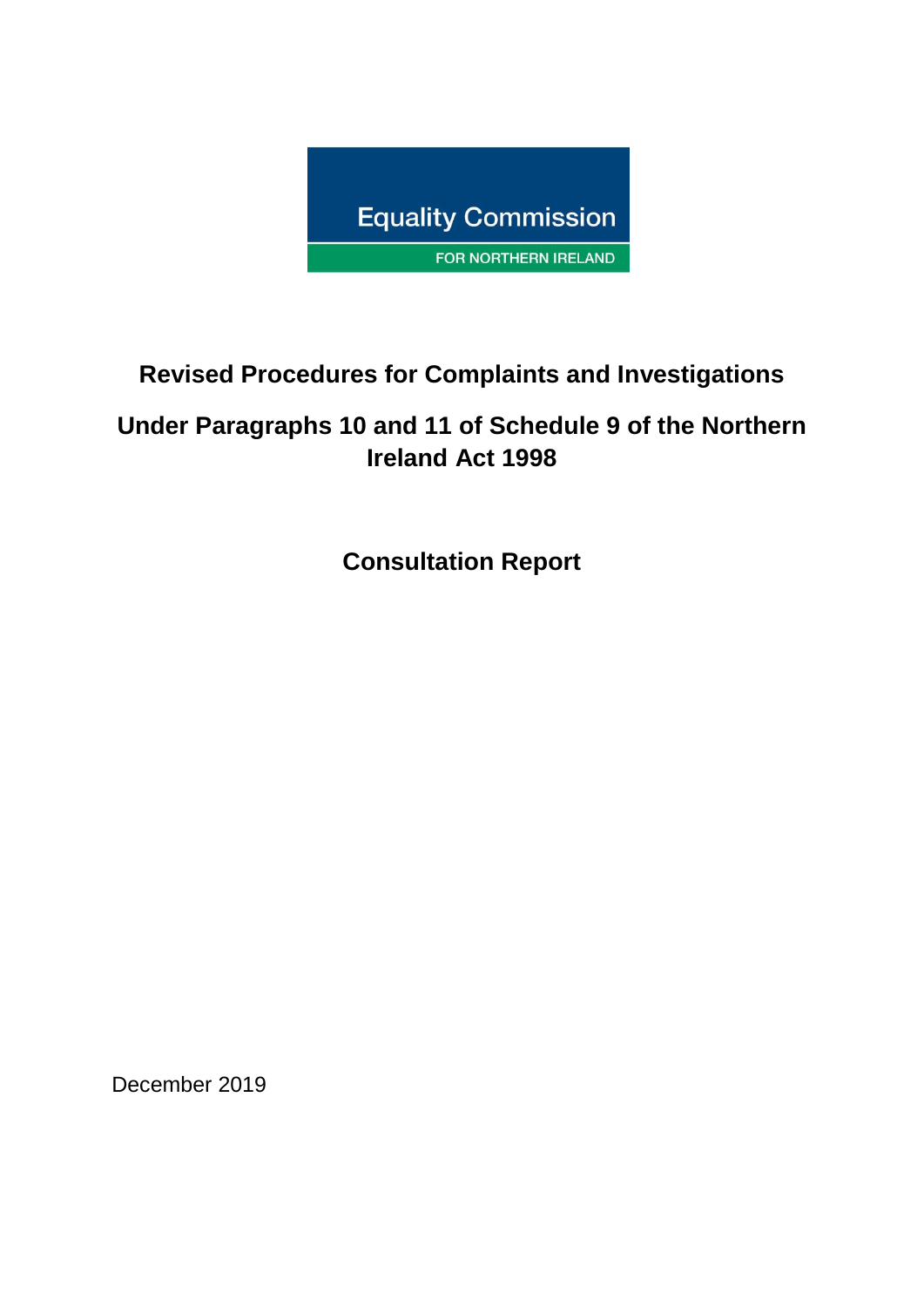### **Contents**

|                                       | 1. Summary of consultation process undertaken                       | 3  |
|---------------------------------------|---------------------------------------------------------------------|----|
|                                       | 2. Consultation comments received and findings                      | 5. |
|                                       | 3. Analysis, identification of key themes and Commission response   | 6  |
|                                       | 4. Equality Commission Procedures for Complaints and Investigations | 8  |
| Appendix 1 – Consultation respondents |                                                                     | 9  |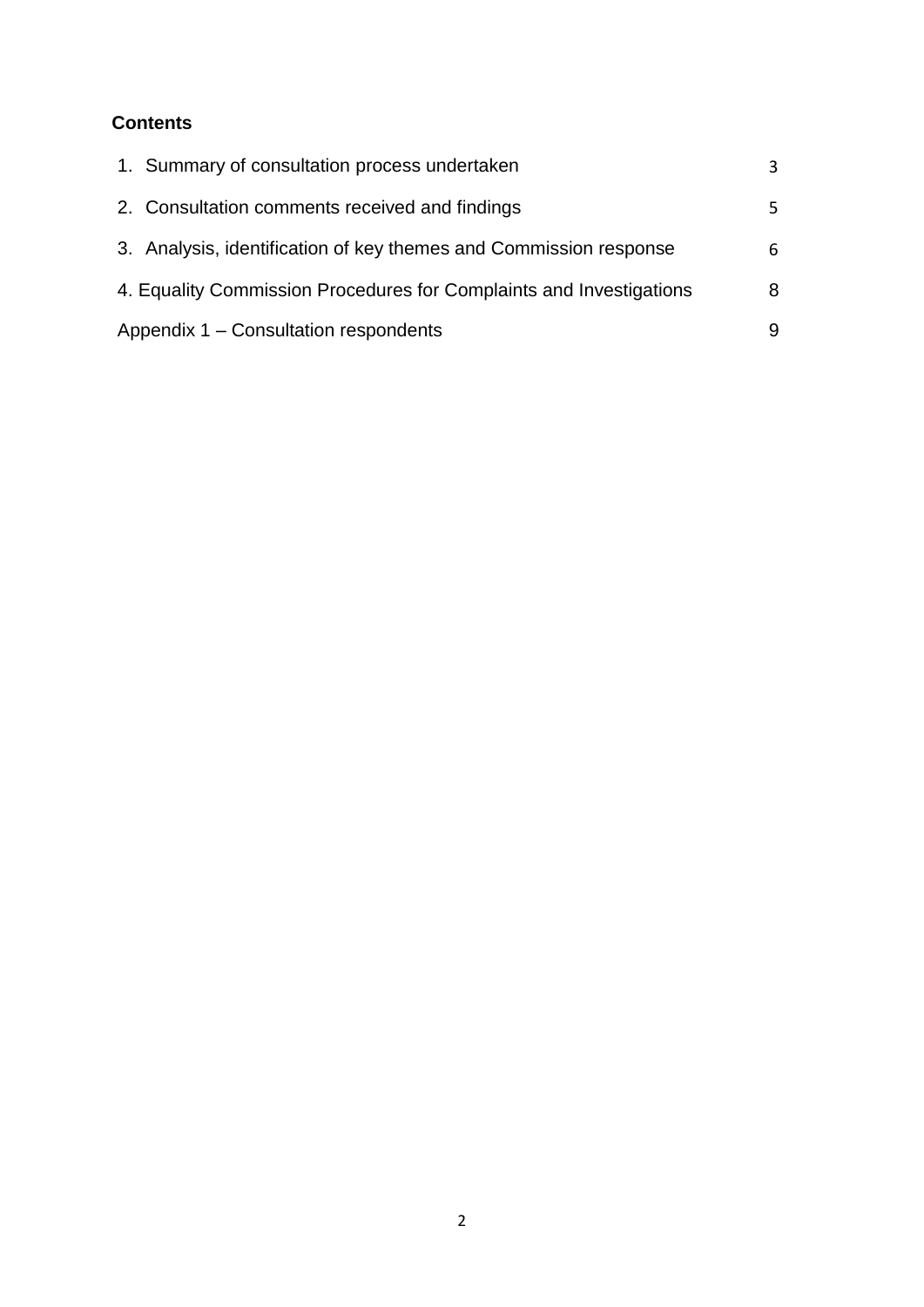#### **1. Summary of consultation process undertaken**

- 1.1. The Commission identified a need to update and revise its Investigations Procedures (2010) and committed to do so during the 2018-19 business year. The rationale for revising the procedures was in order to provide:
	- the Commission's service users and public authorities with a clear and accessible document that sets out how the Commission deals with enquiries and written complaints in accordance with the statutory requirements of Schedule 9.
	- transparency and accountability in how the Commission fulfils its statutory duties as set out in Paragraph 10 of Schedule 9 of the Northern Ireland Act 1998 (the Act), where it must *"investigate the complaint; or give the complainant reasons for not investigating"<sup>1</sup> ;*
	- the Commission's stakeholders, public authorities, service users and complainants with clarity on the processes by which the Commission fulfils its powers of investigation, as set out in Paragraph 11 of Schedule 9 of the Act;
	- a clear and effective operational framework for the Commission's advice and practices for both complaints and investigations under Paragraphs 10 and 11 of Schedule 9 of the Act.
- 1.2. The need to develop revised procedures arose from a number of sources: from matters identified by the Commission's Statutory Duty Investigations Committee (SDIC); from changes in Commission structures and wider legislation; from the issues identified in the Commission's recent report on public authority practices in relation to their Section 75 duties<sup>2</sup>; and operational issues identified.
- 1.3. A number of key changes were made to the procedures and the resultant draft, revised procedures were presented for public consultation in April 2019. These changes were set out in a consultation questionnaire. A rationale document was also published during the consultation period which provided the following details:
	- **Legal and organisational updates.** The structure of the document has changed substantially from the previous procedures. This will ensure its continuing applicability; many of the operational references to different teams and divisions in the Commission have been removed, with "the Commission" used throughout. The first sections have been streamlined to cover both the legal and practical points, such as data protection. There is greater coherence in presentation of this policy and procedure to the equivalent policy and procedure document for legal assistance.

**<sup>.</sup>** 1 Schedule 9, paragraph 10 (1)(a) & (b)

<sup>2</sup> S75 equality & [good relations duties: Acting on the evidence of public authority practices,](https://www.equalityni.org/ECNI/media/ECNI/Publications/Employers%20and%20Service%20Providers/Public%20Authorities/S75ActingOnEvidence-SummaryReport.pdf) ECNI, 2018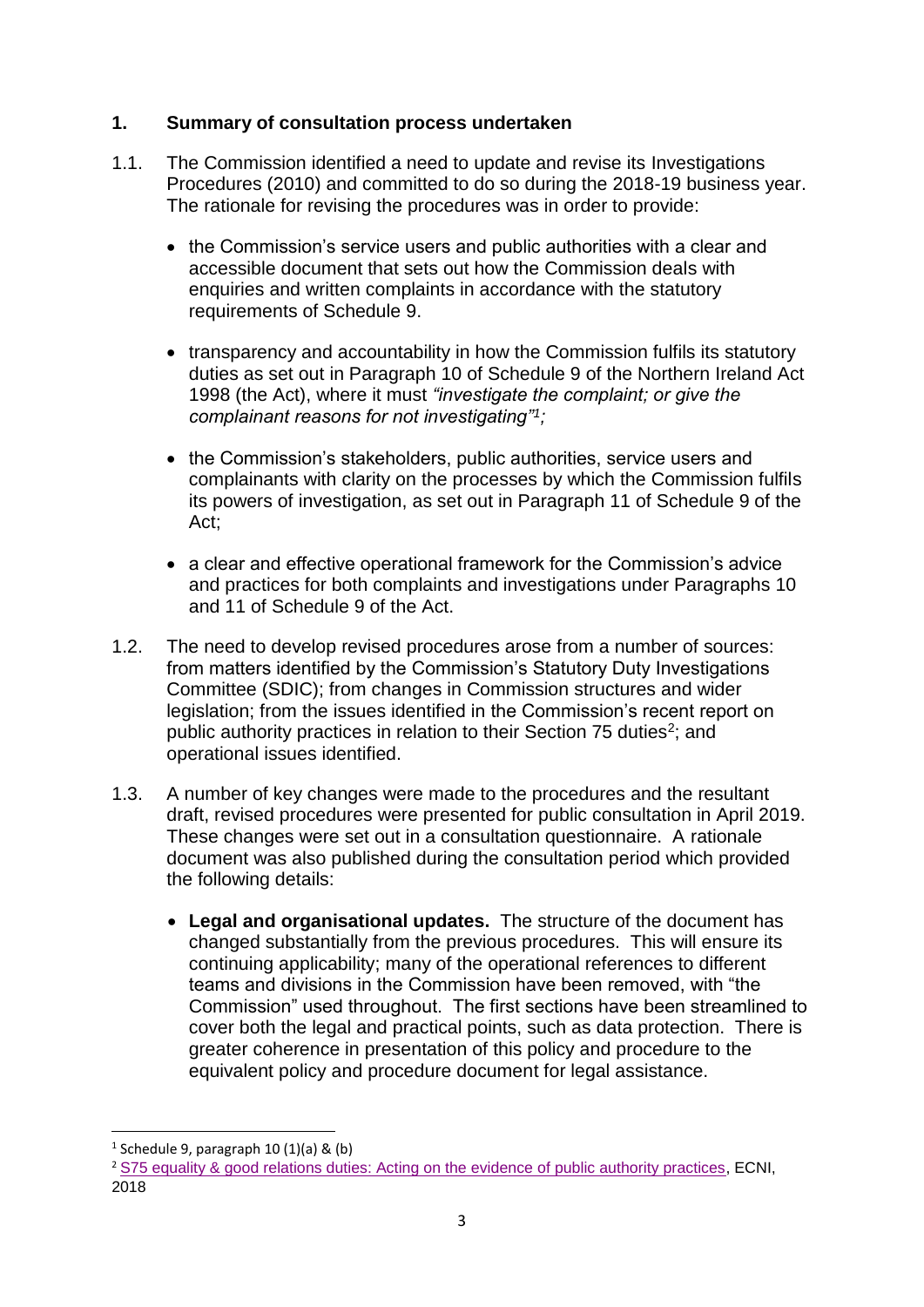- **Review mechanisms**. The document includes, in Section 9, a section titled: "*Asking for a review of decisions on Paragraph 10 complaints"*. This has been extensively redrafted and extends beyond the threshold criteria for Paragraph 10 to include the grounds on which the SDIC will consider a review. Corresponding review procedures have also been included for decisions taken under Paragraph 11.
- **Timescales**. Schedule 9 is silent on timescales for both the complaints and investigations processes. The document generally does not specify standards, such as timescales for issuing letters or responses, which is consistent with the Commission's other similar policies and procedures. There are a number of places where 20 working days has been used. There is also one standard included, in terms of aiming for 16 weeks, for the Commission to process a written complaint received under Paragraph 10 for the SDIC's consideration.
- The Commission fulfils quasi-judicial functions in the consideration of complaints and in making findings following an investigation. The timescales involved - from receiving and assessing complaints, conducting any investigation, to reporting findings - will depend on the particular complaint made or circumstances of the investigation and take a number of months.
- **Operational practices**. A number of enhancements and amendments have been made to the procedures. For example:
	- − an updated list of potential factors (previously potential reasons) for not investigating a complaint is provided;
	- − the processes relating to the Commission forming a belief of a potential failure, and how information is considered, are set out in paragraphs 10.2 -10.5. There is a new stage which reflects a concern raised or identified. The assessment process, referred to in paragraph 10.3 will be developed as part of the wider work for Commission's development of its approach to investigations. Paragraphs 10.6 and 10.7 are drafted as interim for the same reasons.
- 1.4. The Commission consulted on the revised Procedures between April and June 2019. The Commission also held two events for stakeholders to provide their views on the draft procedures, and meetings were held with the Equality **Coalition**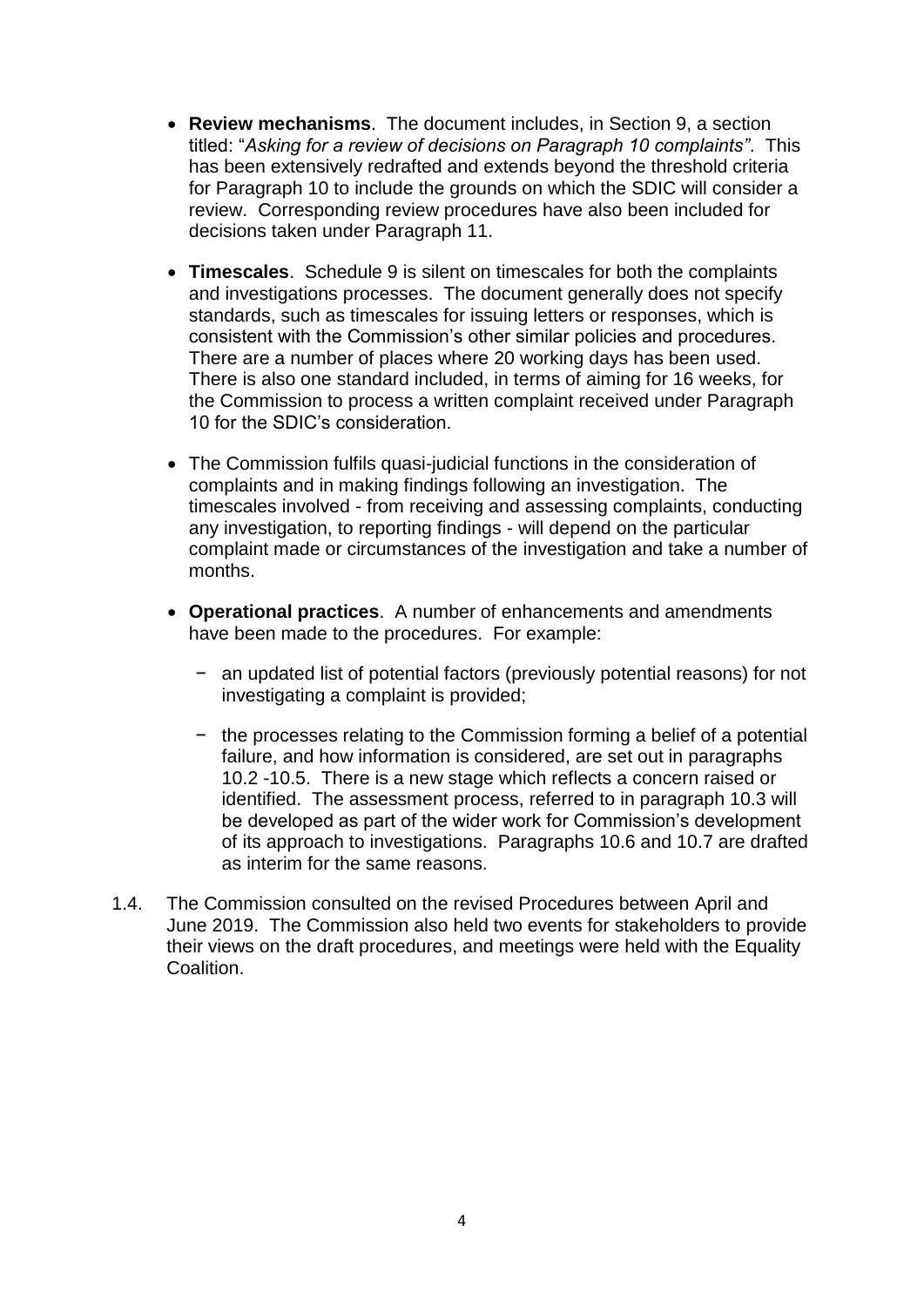#### **2. Consultation comments received and findings**

- 2.1. Twelve written responses to the consultation exercise were received. The Commission held two consultation events in May. Both events were well attended and stakeholders from public authorities and those with an interest from a complainant perspective provided feedback. See Appendix 1 for a list of the stakeholders.
- 2.2. Consultees provided helpful comments ranging through the entire document, a summary is provided below.
- 2.3. In general, the comments received about the overall presentation of the revised Procedures, such as the use of "in brief" points and setting out the steps and stages, were positive and welcomed the approach taken.
- 2.4. Comments were made about Section 1 and the sections on accessibility, advice and variation of the policy, in terms of suggestions to clarify or simplify this section, as well as suggestions for examples to include.
- 2.5. A number of consultees suggested the inclusion of a flowchart to illustrate the processes from beginning to end.
- 2.6. Clarity was sought in relation to the purpose of the confidentiality section, with suggested amendments made.
- 2.7. Consultees suggested a different ordering of the sections to provide a clearer route through the procedures for readers
- 2.8. The roles and responsibilities section was highlighted by a number of consultees as one which needed to be clearer in its statement of roles and responsibilities and to align clearly with later references to the Commission's decision making processes. Some comments were made on the frequency of the SDIC meetings.
- 2.9. Consultees generally welcomed the presentation of the sections setting out how to make a complaint and the processes of investigation and suggested amendments to the text.
- 2.10. Comments were made about the interpretation of key terms, specifically those as set out in Schedule 9 which set the statutory criteria for making a complaint under Paragraph 10, as well as about on clarity of language used.
- 2.11. Comments were made about the role of representative organisations and how this could or should be reflected in the procedures.
- 2.12. A number of consultees commented throughout on the use of timescales, both that they were too long and too short, particularly with reference to the 20 working days. There were also comments that the timescales were applied too selectively and should be extended through more stages.
- 2.13. A number of consultees commented on the stages set out for the Commission's action on a written complaint, in particular making suggestions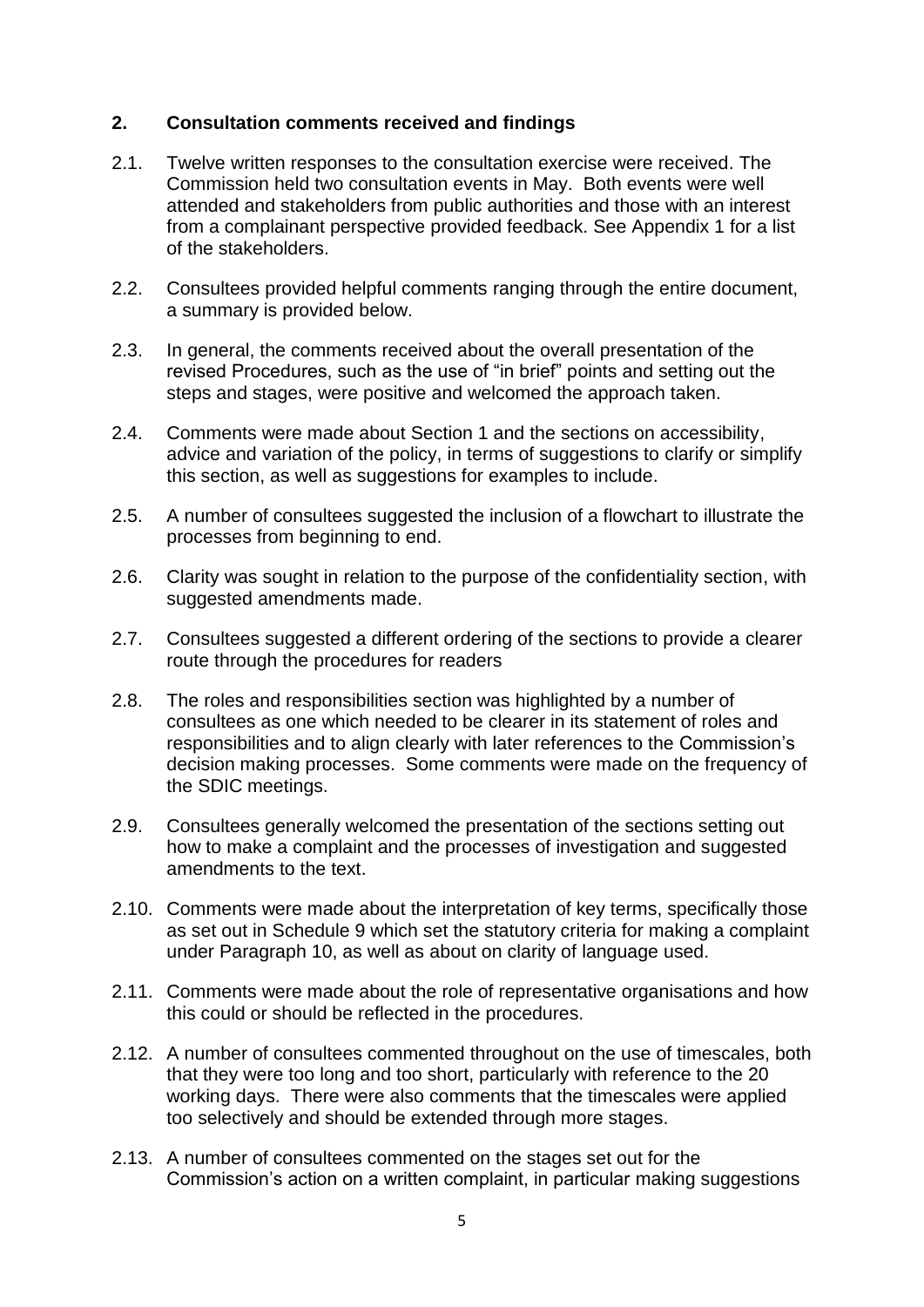for additions and/or amendments for communication with complainants, the proposed timescale for the Commission's assessment, consent, as well as how a written complaint is communicated to the public authority.

- 2.14. Consultees made many comments on a list of potential factors which were provided as examples of what the SDIC will consider in order to reach its determination on whether to investigate a complaint, as referred to on page 4 (paragraph 1.3) above. The comments covered the need for greater clarity on the factors presented, their interpretation and how they would be applied, and the identification of some risks.
- 2.15. The inclusion of the review processes was welcomed, both for complaints and Commission investigations on its own initiative. Specific comments were made about how complainants would be able to apply the grounds set out and what information would be needed in order to do so, as well as ensuring consistency between the two sections in the document.
- 2.16. A number of comments were made about what information the Commission might consider in order to inform potential areas for an investigation on its own initiative.
- 2.17. Comments were made about communications with parties to the investigation and timescales for the section on conducting an investigation.

#### **3. Analysis, identification of key themes and Commission response**

- 3.1. All the comments and suggestions received were carefully considered and amendments made throughout the document, not just on the sections or issues referred to in the Consultation Questionnaire. The revised Procedures give effect to the following points, as agreed by the Commission.
- 3.2. In general, the style of the document tries to give effect to its purpose as set out at 1.1 above, with direct language and accessible sections and stages described. The consultation exercise was very helpful in terms of the feedback given. As a result, a range of helpful additions to the text have been included, as have other amendments where consultees identified where clarification was needed.
- 3.3. The revised Procedures set out the statutory language used in the legislation. Consultees suggested additions such as a flowchart to be included in the revised Procedures, but also the use of separate templates and easy read/child friendly versions in order to make the processes of making complaints as clear and accessible as possible. These suggestions have been accepted and further work to develop supporting documents will follow.
- 3.4. The format and structure of the revised Procedures, in terms of setting out steps and stages were considered helpful and clear. Consultees made a number of comments and recommendations about: **consistencies** through the procedures; the need for greater clarity on **roles and responsibilities;**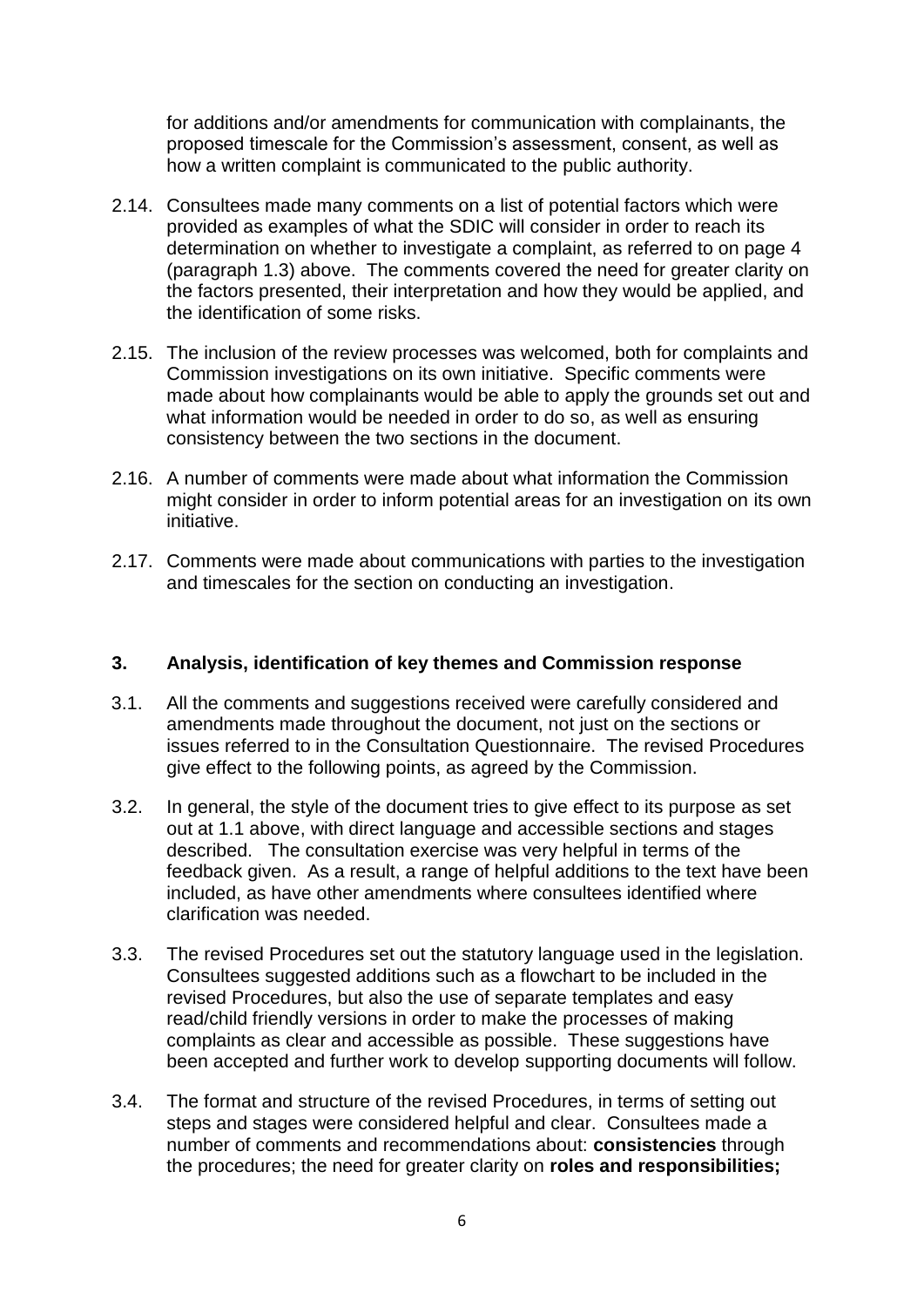and highlighted some additional information needs to be written into the revised Procedures in order for anyone to avail of the **review process** as proposed. All of these changes have been incorporated.

- 3.5. **Timescales** were asked about in the consultation questionnaire, and have been specifically referred to in the consultation responses, in particular by the Equality Coalition and its members. The feedback was that timescales should be included through **all the stages** and should clearly apply to the Commission's actions, as well as those by both complainants and public authorities. This has been addressed and additional timescales highlighted through all the stages, as and where appropriate.
- 3.6. Two questions were asked in the consultation questionnaire about factors. One about the factors (previously a list of possible reasons) that the SDIC might use when considering a complaint under Paragraph 10 (paragraph 5.14 in the revised Procedures). The other was about whether the information, on the way the Commission decides when to use its powers to investigate (under Paragraph 11), is clear and easy to understand (paragraph 6.8 in the revised Procedures).
- 3.7. The bullet points presented in both of these paragraphs in the Draft for Consultation were drawn from the equivalent paragraphs in the Commission's current Investigation Procedure (2010). Many comments were received about these two paragraphs, particularly in relation to: how they were applied in practice; what particular terms meant; how they might or could be interpreted; and also whether there should be any difference between the two lists of bullet points.
- 3.8. In the consultation questionnaire, consultees were informed that the "*Commission is separately reviewing its approach to investigations generally, and the factors identified in [now paragraph 6.8] will align to the outcome of the review*".
- 3.9. Paragraph 5.14 in the revised Procedures, which refers to factors for complaints under Paragraph 10, has been amended to take into account the comments on how the SDIC will use the factors set out and has a cross reference to paragraph 6.8. There have been minor amendments made to the list to take into account suggested changes to make the factors presented clearer. The list has also been reduced in response to the comments made.
- 3.10. The comments on these two paragraphs will be retained and will inform the future work planned to "*further develop and confirm the Commission's strategic approach to investigations*... 3 "
- 3.11. Section 6 of the revised Procedures sets out how the Commission, on its own initiative, forms a belief. This section generally has not substantively changed from the Draft for Consultation.

**.** 

<sup>3</sup> Equality Commission Business Plan 2019-20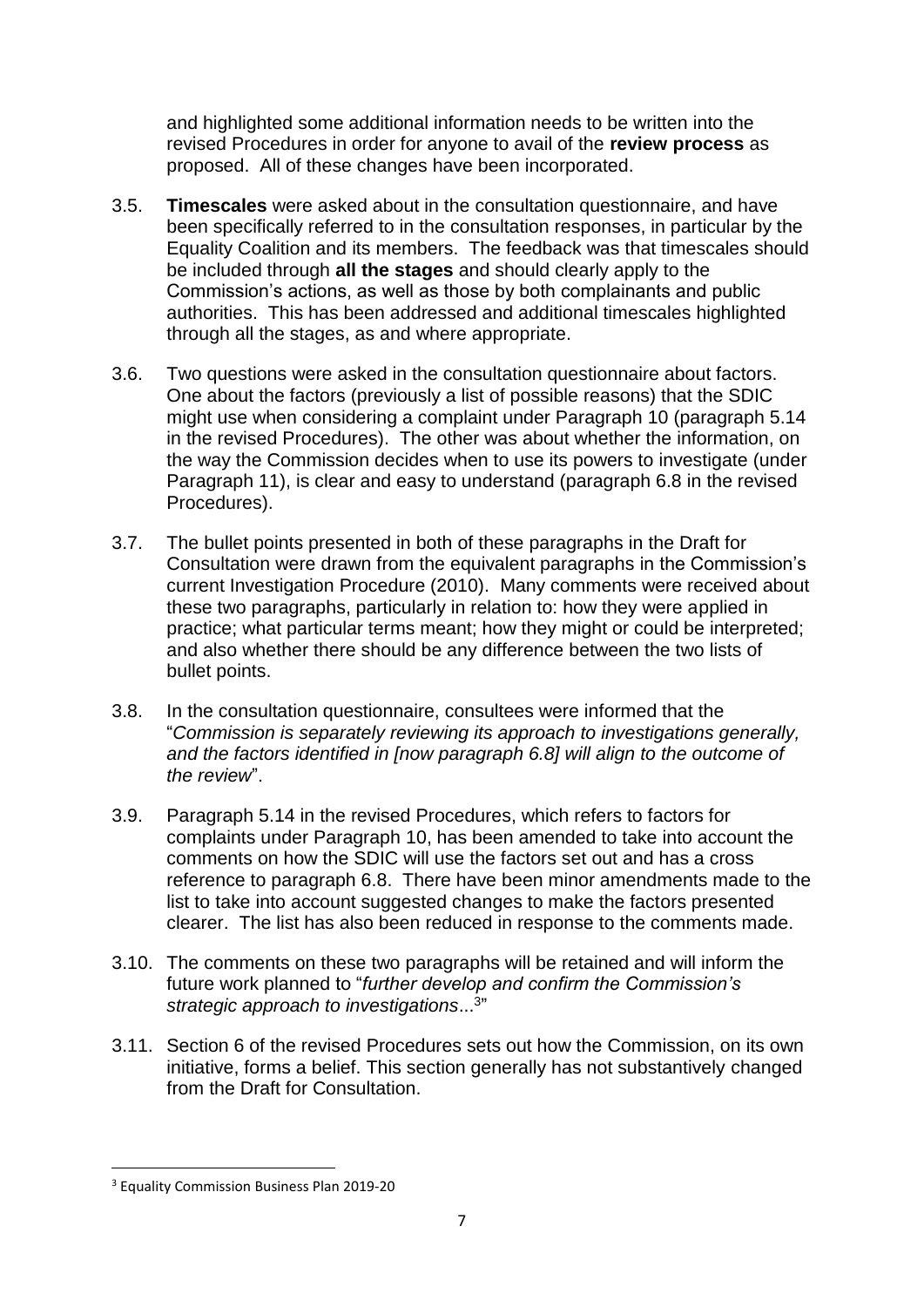- 3.12. However, there were a number of comments received on this section, which related mainly to two issues. First, with reference to [now] paragraph 6.3 of the revised Procedures, were comments relating to: the type of information to be assessed; where the information comes from; whether there is a complainant; whether the information comes from complaints. These points will inform the operational practices and how staff will fulfil this part of the Procedures, rather than requiring amendments to paragraph 6.3. Also, a footnote has been added to show that complaints made under Paragraph 10, but which the SDIC determined did not meet the statutory criteria set out in Paragraph 10, may be included in the information that the SDIC assesses to identify evidence that may present concerns (see paragraph 6.3 of the Procedures).
- 3.13. Second, the issue was raised that this stage needed to include timescales. These have been identified and included, as and where appropriate (see paragraph 6.4 of the revised Procedures).

#### **4. Equality Commission Procedures for Complaints and Investigations**

- 4.1. The Procedures were approved, as amended, by the Commission at its meeting in September 2019.
- 4.2. The Procedures take effect in December 2019 and replace those from 2010.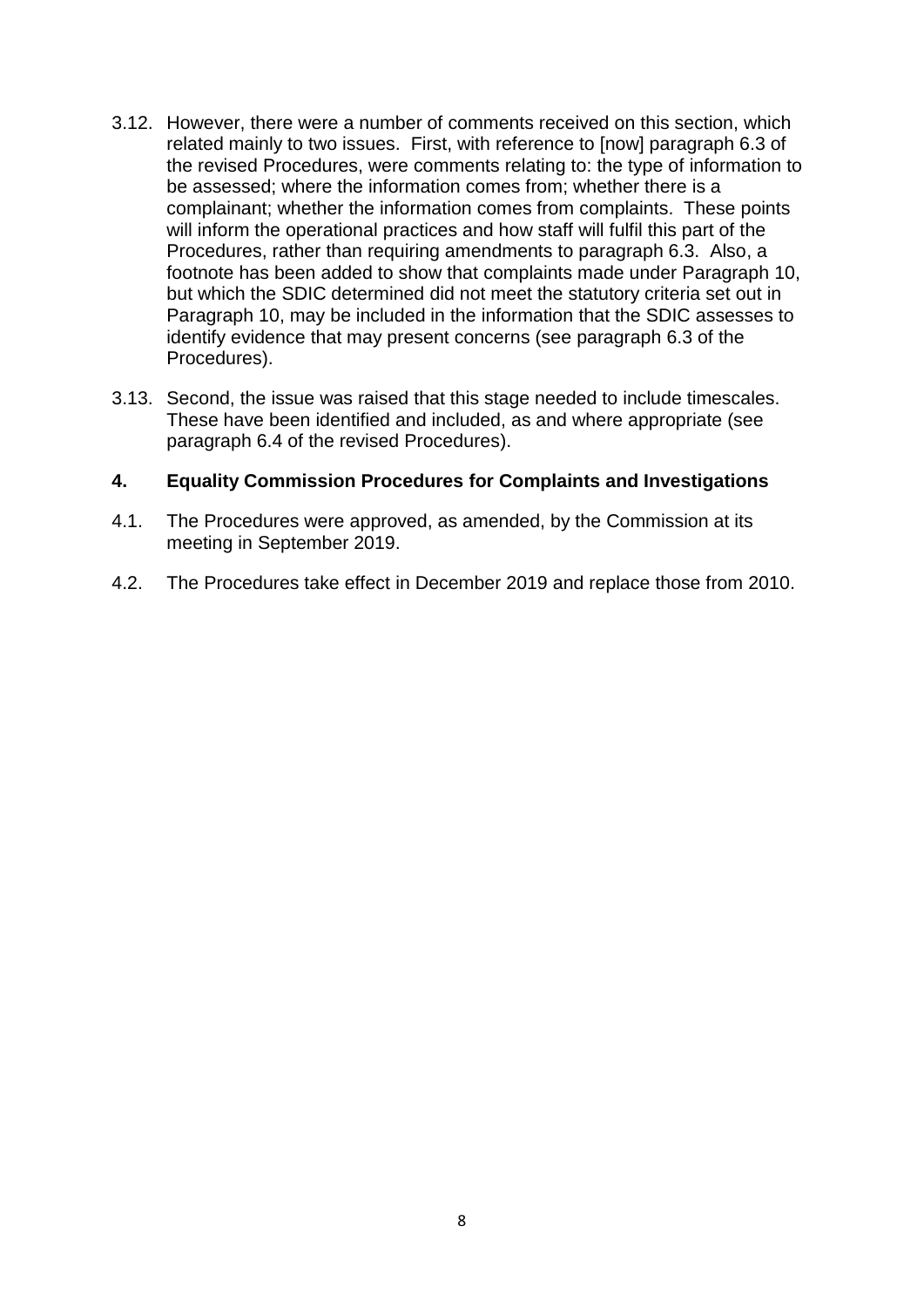### **Appendix one**

#### **Consultation respondents:**

- Belfast City Council
- Children's Law Centre
- Department for Communities (Equality Officers' response)
- Equality Coalition (on behalf of its membership organisations)
- Health and Safety Executive
- Health and Social Care Trusts (6 organisations providing a combined response)
- Irish Congress of Trades Unions
- Legal Island
- Lisburn and Castlereagh Council
- Mid Ulster Council (staff response)
- Unison
- Women's Regional consortium

#### **Consultation event attendance:**

- CCEA
- Consumer Council
- Department of Finance
- Department of Infrastructure
- Department of Justice
- Invest NI
- Legal Island
- Libraries NI
- Loughs Agency
- Mid and East Antrim Borough Council
- Newry, Mourne and Down District Council
- NI Commissioner for Children and Young People
- NI Human Rights Commission
- NI Policing Board
- NI Social Care Council
- Probation Board NI
- Sinn Fein
- The Executive Office
- Tourism NI